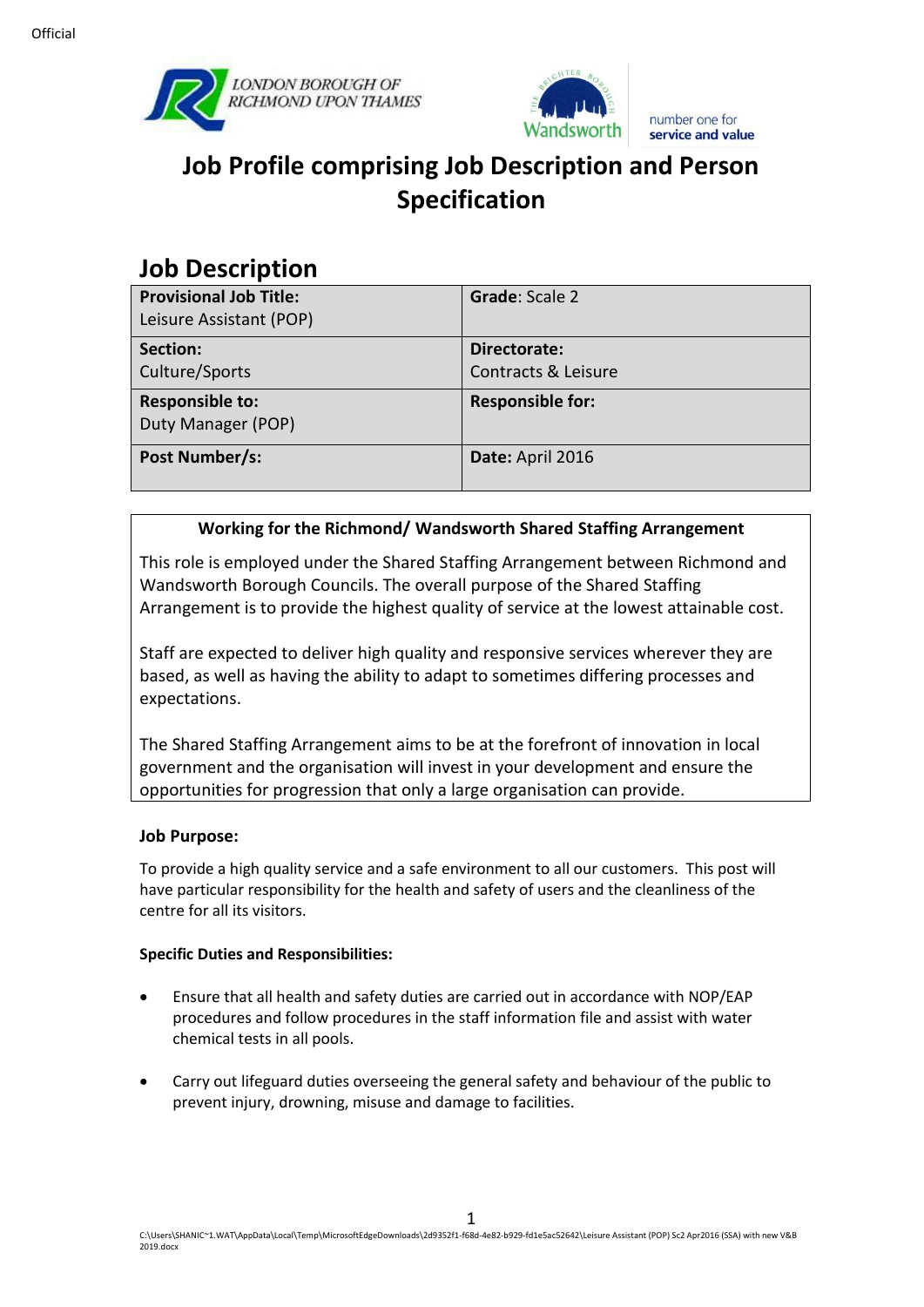



number one for service and value

- Undertake a range of duties in wet, dry and other areas which will include; control and cleaning of facilities (changing rooms, showers and toilets); and assembly and dismantling of equipment (such as lane ropes and diving blocks).
- Issue/collection of receipts, stores, goods, e.g. first aid equipment, receipts on poolside and cleaning materials including undertaking stock checks as and when required.
- To assist the Duty Manager in opening and closing of the facility and preparing the pools for use.
- To carry out the responsibilities of the post having regard to the Council's policies and procedures as well as additional guidelines as laid out in the Centre's Staff Information file.

#### **Generic Duties and Responsibilities**

- To contribute to the continuous improvement of the Borough's of Wandsworth and Richmond services.
- To comply with relevant Codes of Practice, including the Code of Conduct, and policies concerning data protection and health and safety.
- To promote equality, diversity, and inclusion, maintaining an awareness of the equality and diversity protocol/policy and work to create and maintain a safe, supportive and welcoming environment where all people are treated with dignity and their identity and culture are valued and respected.
- To understand the both Council's duties and responsibilities for safeguarding children, young people and adults as they apply to your role within the council.
- The Shared Staffing Arrangement will keep its structures under continual review and as a result the post holder should expect to carry out any other reasonable duties within the overall function, commensurate with the level of the post.

#### **Additional Information**

The Sport & Fitness Service sits within the Contracts & Leisure Department. Its primary objective is to develop opportunities and provision for participation in sport and physical activity for all sections of the community. The team is responsible for the management of 4 dual-use Sports and Fitness Centres, Teddington Pools & Fitness Centre and Pools on the Park in Richmond, as well as a centrally based Sports Development Team.

The Council is continually reviewing it structures and ways of working in order to provide the best services possible for residents, in the most efficient way. As a result the key tasks in any job may be varied and the post holder will be expected to take on such variations consistent with the level of responsibility of the post.

The service is firmly committed to creating a safe and enjoyable environment for all young people, children and vulnerable adults. Our safeguarding responsibilities include safe recruitment practices which include the vetting of all individuals who work with these groups.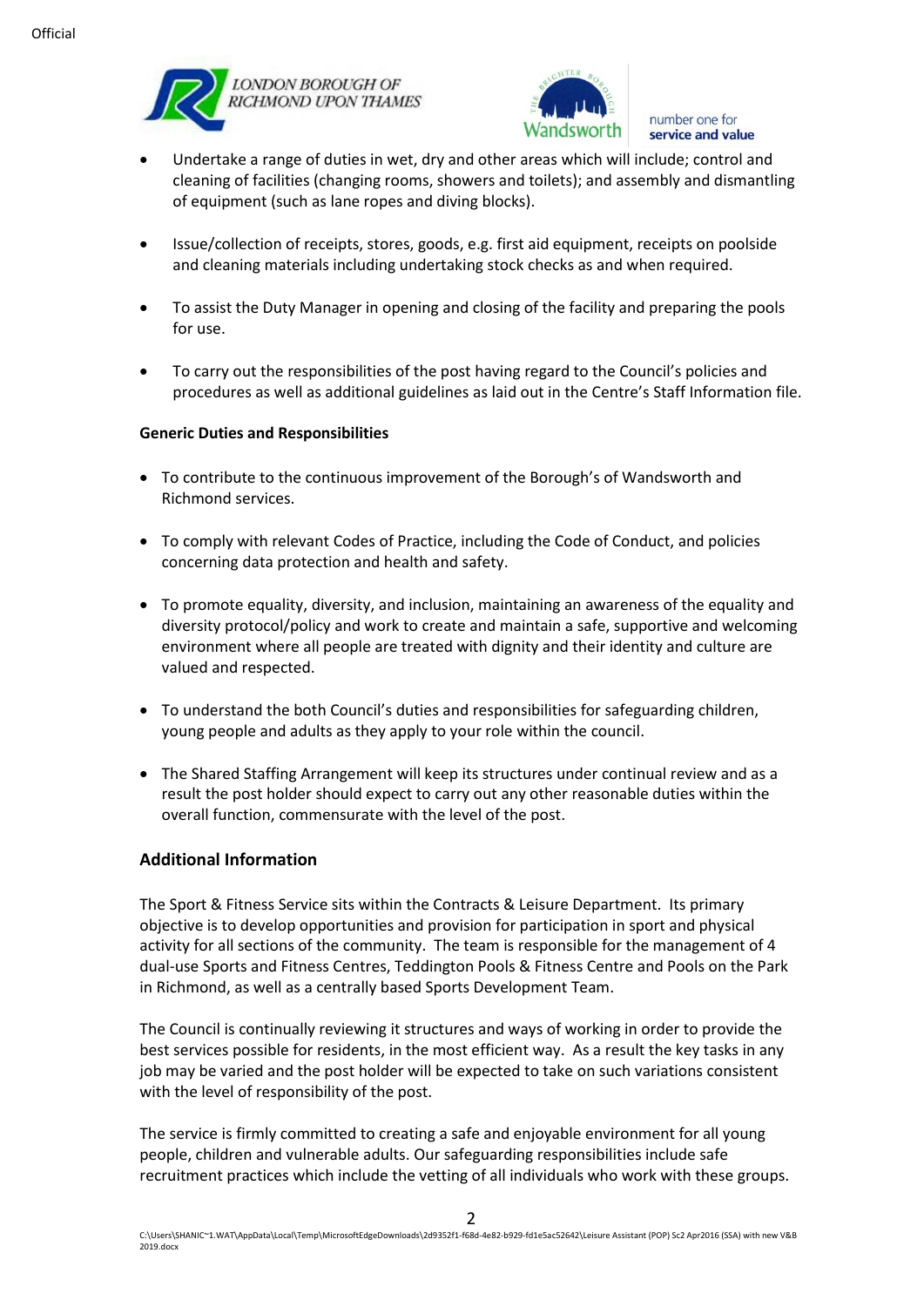



number one for service and value

Background checks including checks with the Disclosure and Barring Services (DBS) will be carried out in accordance with DBS guidelines.

The postholder will work a flexible shift rota, which will include unsociable hours (some evenings and weekends). The postholder may also be asked to work at any of the Borough's Sport & Fitness Centres.

#### **Current team structure**

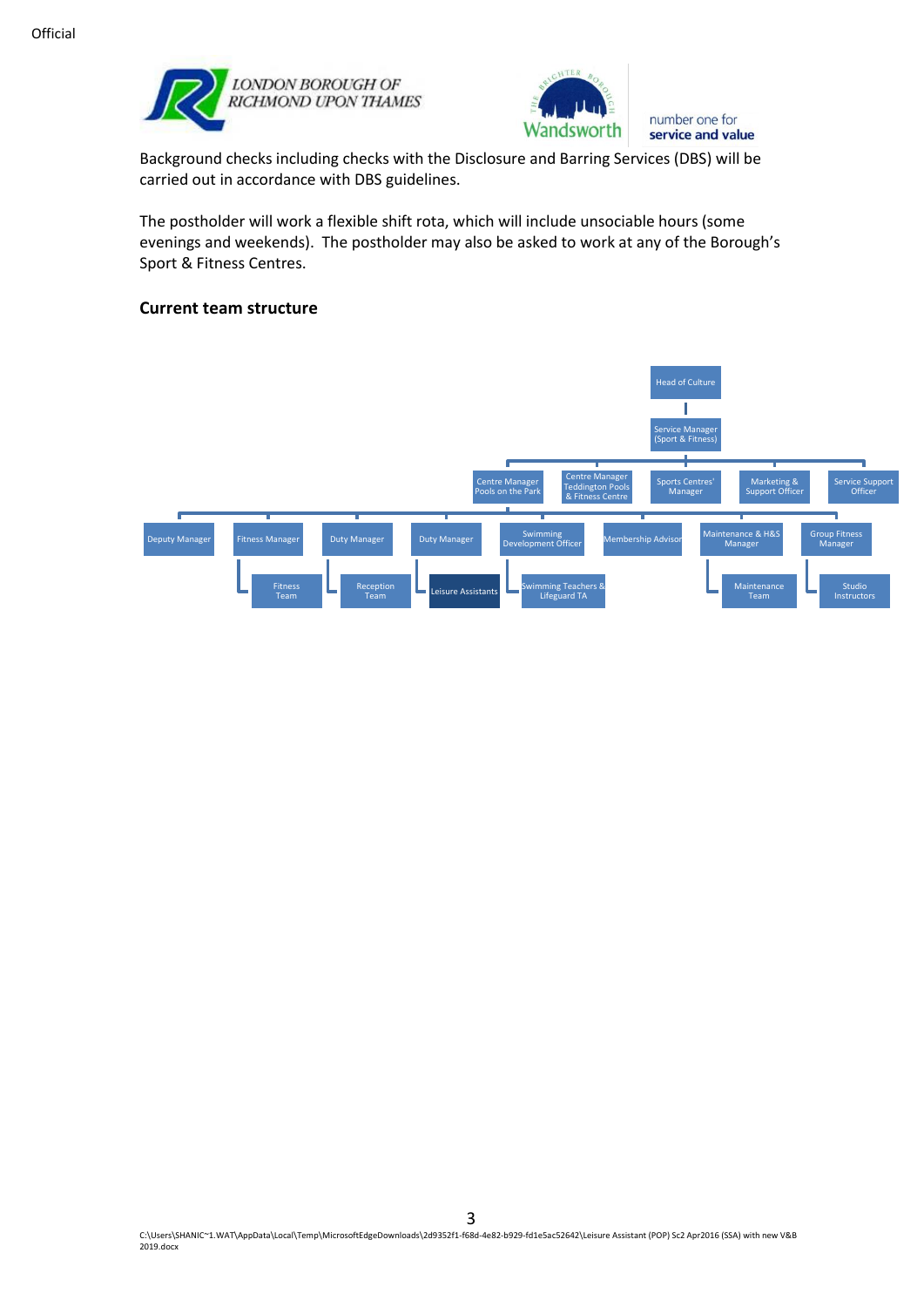



## **Person Specification**

| <b>Provisional Job Title:</b><br>Leisure Assistant (POP) | <b>Grade: Scale 2</b>               |
|----------------------------------------------------------|-------------------------------------|
| Section:<br>Culture/Sports                               | Directorate:<br>Contracts & Leisure |
| <b>Responsible to:</b><br>Duty Manager (POP)             | <b>Responsible for:</b>             |
| Post Number/s:                                           | Date: April 2016                    |

#### **Our Values and Behaviours**

The values and behaviours we seek from our staff draw on the high standards of the two boroughs, and we prize these qualities in particular:

**Being open.** This means we share our views openly, honestly and in a thoughtful way. We encourage new ideas and ways of doing things. We appreciate and listen to feedback from each other.

**Being supportive.** This means we drive the success of the organisation by making sure that our colleagues are successful. We encourage others and take account of the challenges they face. We help each other to do our jobs.

**Being positive.** Being positive and helpful means we keep our goals in mind and look for ways to achieve them. We listen constructively and help others see opportunities and the way forward. We have a 'can do' attitude and are continuously looking for ways to help each other improve.

#### **Post Specific Values & Behaviours**

- I treat customers the way they would want to be treated, being fair and with respect and I value differences.
- Understanding the importance of prevention, if I spot something going wrong I do something about it (even if it isn't my job).
- I do what I say I will do, when I've promised to do it, or let people know why not.
- I look for examples of good practice in the Council and outside to improve the way I do my iob.

| <b>Requirements</b>                                                                                                                           | <b>Assessed by A</b><br>& I/T/C |
|-----------------------------------------------------------------------------------------------------------------------------------------------|---------------------------------|
| <b>Knowledge &amp; Experience</b>                                                                                                             |                                 |
| Some experience of working as a Lifeguard and knowledge of correct practices.                                                                 | A/I                             |
| Knowledge of the importance of Health and Safety procedures in relation to<br>lifeguarding a pool and other duties listed in the job profile. | A/I                             |
| <b>Skills</b>                                                                                                                                 |                                 |
| Ability to demonstrate an understanding of why Diversity & Equality is important<br>in employment and sports / leisure service delivery.      | А                               |